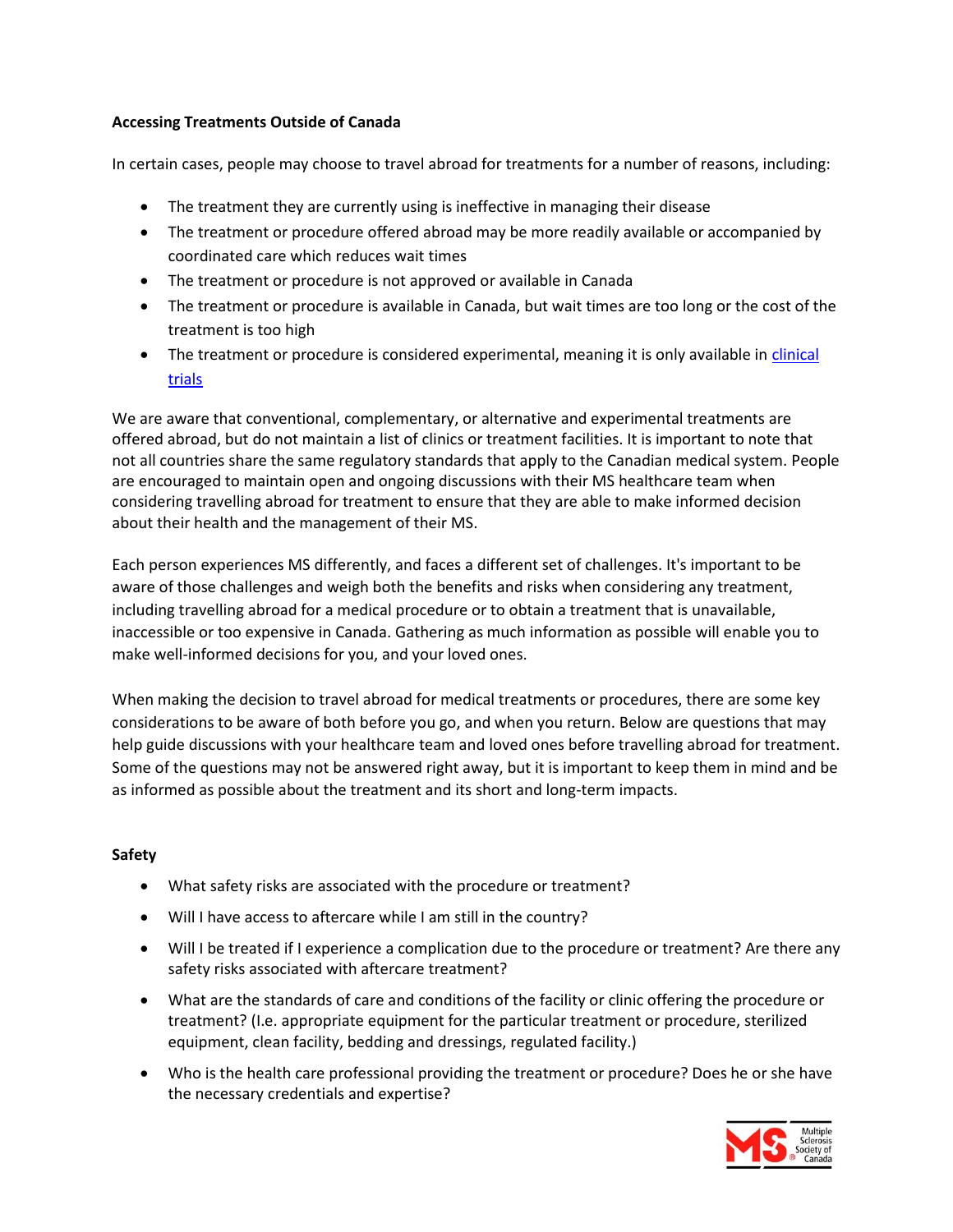- How long after the procedure or treatment is it safe to travel? (i.e. am I at an increased risk for a blood clot or other serious complication?)
- Should I seek legal representation before going abroad and do I need to sign a liability waiver? If so, what should I look for that may stand out? (The responsibility of the patient, the overseas medical centre, and the local physician).
- If there is a complication due to negligence on the part of the physician during the procedure or treatment, do I have any rights to take legal action?

### **Cost**

- How much will the treatment or procedure cost?
- How much will aftercare cost?
- How much will travel and accommodations cost?
- How much will additional required medications cost while abroad (different to those you must take with you from Canada)?
- Will I need to translate my medical records to a different language? If so, how much will that cost?
- How much will it cost for my partner or caregiver to travel with me?
- Will I need a translator, if so, how do I hire one and how much will it cost? Will I need to pay for their travel and/or accommodation?
- How much will travel and medical insurance cost? What kind of medical insurance is needed if I am specifically traveling to get medical care, rather than getting it only for an emergency?
- How much will it cost to have vaccinations or obtain other preventive medications required prior to travel (i.e. hepatitis A&B, malaria etc.)?

### **Standard of care**

- How do I know what level of care I will receive abroad; during the procedure and aftercare?
- What level of care will I receive when I am back home?
- Will physicians (abroad and in Canada) be equipped to manage aftercare following the procedure/treatment I am having?
- Will the health care professional abroad provide information for my Canadian health care team about my treatment and potential complications and aftercare?

### **Vaccinations & other preventive medications**

- Have I consulted the [Travel Health Notices,](http://wwwnc.cdc.gov/travel/notices) and do I require vaccination for the country that is providing the treatment or procedure?
- Is the required vaccination safe to take for someone with MS? (live vs. inactive)

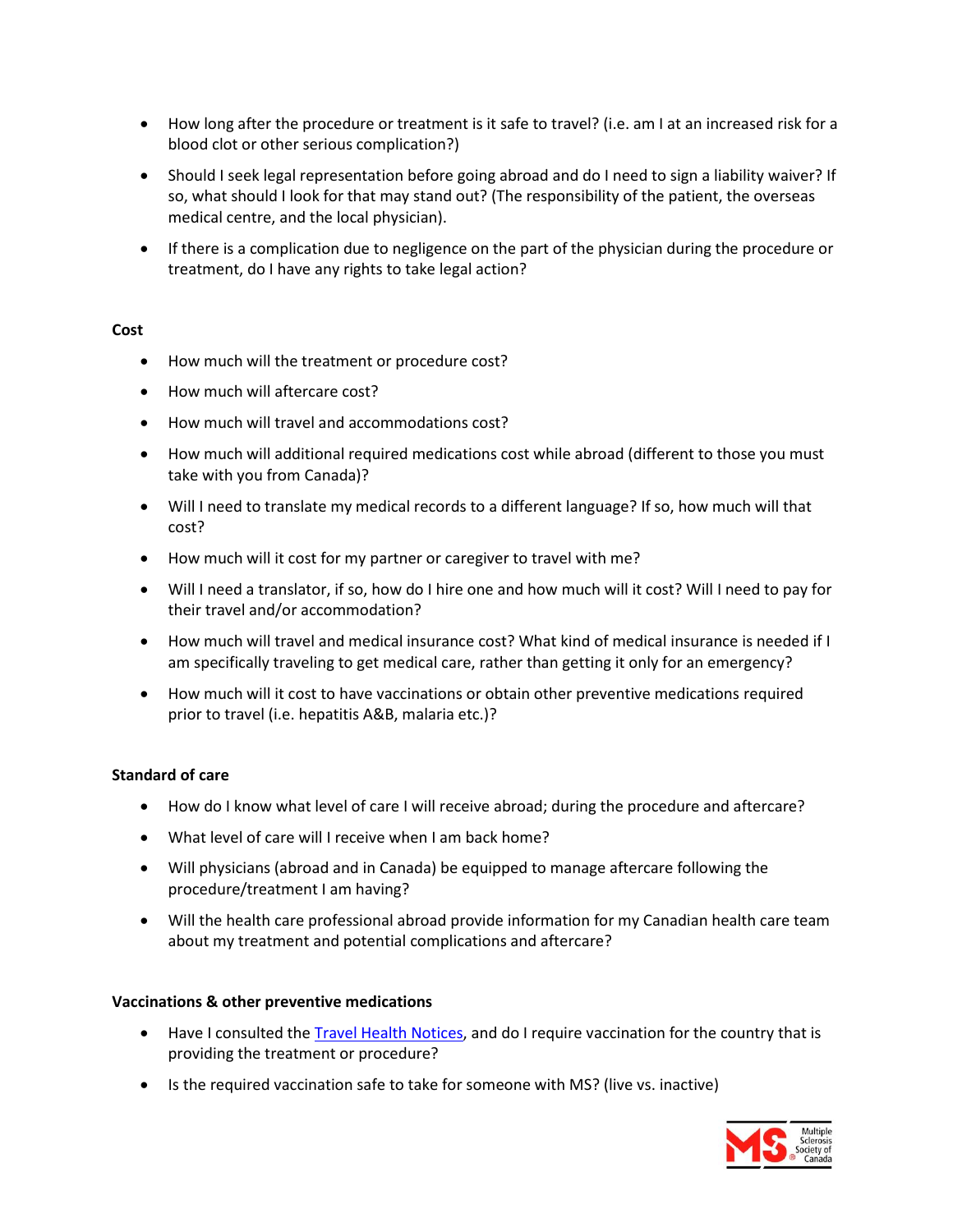- Will the required vaccine interact or interfere with a drug I am already taking for my MS?
- Do I need an appointment with a travel medical practitioner?

### **Travelling with medications**

- Are there immigration laws related to bringing medications in to/out of the country I am travelling to?
- Is a medical note required to travel with medications in to/out of Canada?
- Do my medications require refrigeration?
- Do I have enough medication to last the duration of the trip?
- If I run out of medication, is there somewhere I can obtain more while on my trip?
- If I was prescribed a medication abroad, will I be able to get it from my family doctor if I run out? (i.e. is it available in Canada)

### **Travelling long distances**

- Will I require wheelchair or other assistance due to my MS?
- How long following the procedure/treatment must I remain in the country?
- What kind of health insurance coverage do I need?

### **Immigration laws and visas**

- Does the country I am travelling to require a travel visa? If so, what is the wait time for the visa application to be processed?
- What is the cost of the visa and how long is it valid?
- If I have to return to the country at a later date and the visa is no longer valid, will I be able to apply for another visa?

### **Communication and credibility**

- What language do the medical and support staff speak at the facility offering the treatment or procedure?
- How do I locate and contact a credible medical tourism broker?
- How do I check the credibility of an overseas medical centre?
- Has the treatment or procedure being offered abroad been approved by a governmentregulated body (such as Health Canada)?